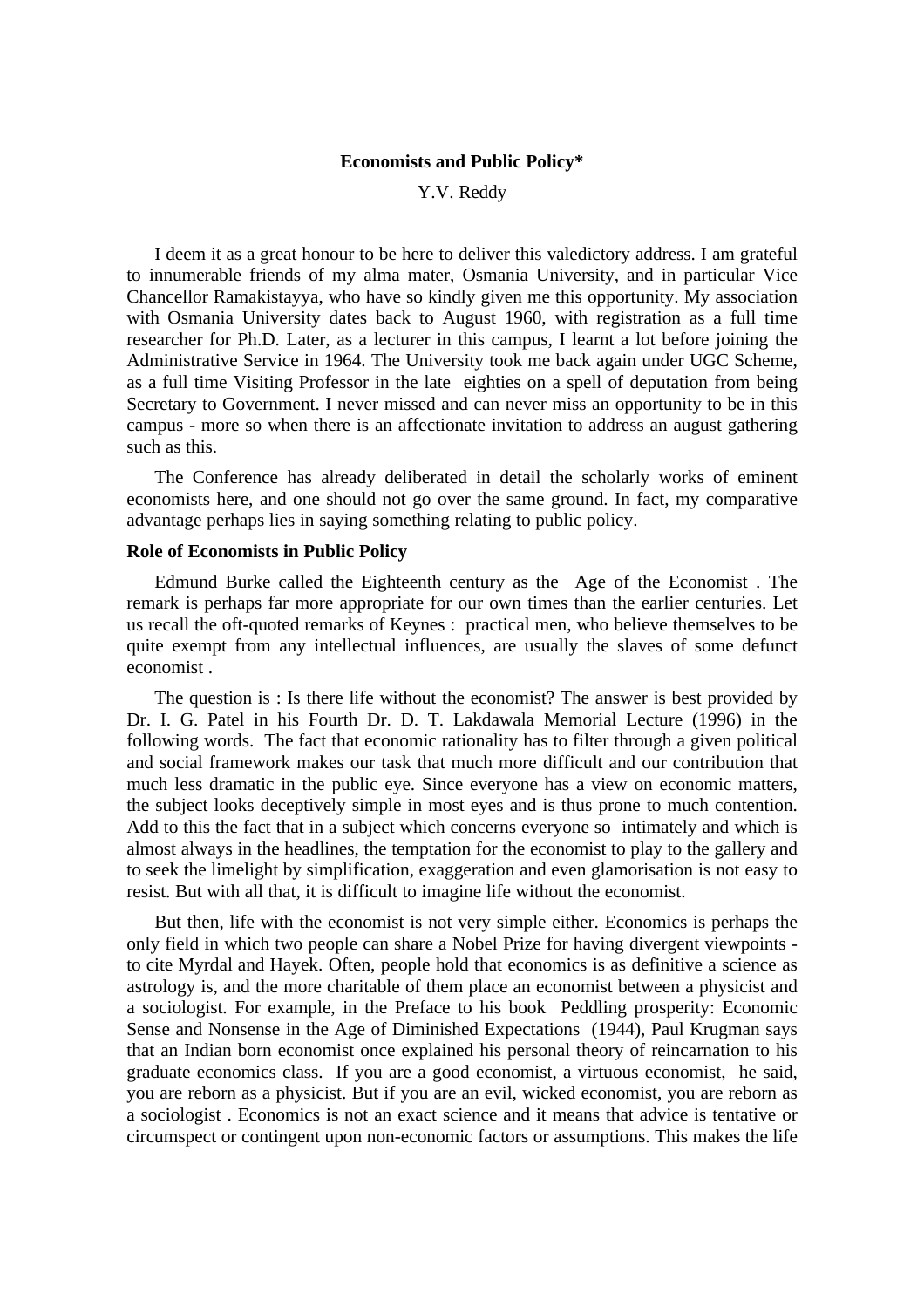of policy maker not exactly comfortable. A statement attributed to the chief executive of a country reads: I am stuck with a hundred economists. I have to listen to all before any policy decision. Only one tells the truth but it is never the same one.

In public policy, the practitioner asks the economist what is to be done? A pure theorist may decline to answer because he feels he is not competent to do so and in any case what is to be done in a specific situation is never a simple corollary of theoretical conclusions. Also, theorists themselves differ even on technical issues.

Secondly, there is the problem of facts with reference to which theory has to be considered and prescriptions for action formed. As Sir Alec Cairncross (1985) put it in Richard T. Ely lecture Economic theory has always to be mixed with a large dollop of fact before prescriptions for action can be framed; but the facts are usually obscure, disputed, seen through different eyes against a different experience of life and stretching far beyond the limited economic context within which the economist seeks to analyze them.

Thirdly, the theorist is in control of his starting point and is free to make his own assumptions. The practitioner is never quite sure where he is. Apart from the possible delays in getting data one has to reckon with the rewriting of the preliminary estimates into final estimates ! In a way, for the practitioner, on a real time basis, not merely the future, even the past is uncertain. So some judgments become inevitable.

Fourthly, economic relationships keep changing, and at times they change fast. How a thing that worked in the recent past can perhaps be explained but there is uncertainty about the continued relevance of such observed economic relationships.

Fifthly, the practitioner has to be specific in terms of magnitudes and timing and often reacts very promptly to emerging situations. Theory helps in indicating directions, occasionally broad orders of magnitude, but seldom on timing.

Finally, and closely related to timing is the issue of non-economic factors particularly, institutional and legal factors.

With all these limitations, those who analyse the economics of economics refer to economics as having become an industry. To quote Herbert Stein s (1986), Richard T.Ely lecture, Probably few economists know that in the Standard Industrial Classification, there is an industry called Economic Research. It is a six-digit industry, 739210. We don t even know how many economists there are in the United States. The BLS has estimated that there were 110,000 economists in 1984. Every economist to whom I have mentioned this figure has been amazed at it. I presume that Indian Economic Association has some estimate of the number of economists in India!

One can distinguish between economic theorists, economic analysts, economic policy advisers, economic administrators or managers and economic journalists. Among these, economic analysts catering to the market of policy makers in business have one advantage, viz., goal of policy is clear -usually, maximise profit or turnover etc., and in any case it is well defined. Analysts dealing with public policy have a more complex task. Unfortunately, in matters relating to public policy, goals themselves may not be always clear and relevant instruments have to emerge out of a broad consensus. Further, in business, the focal point for decision making is usually clearer than in Government.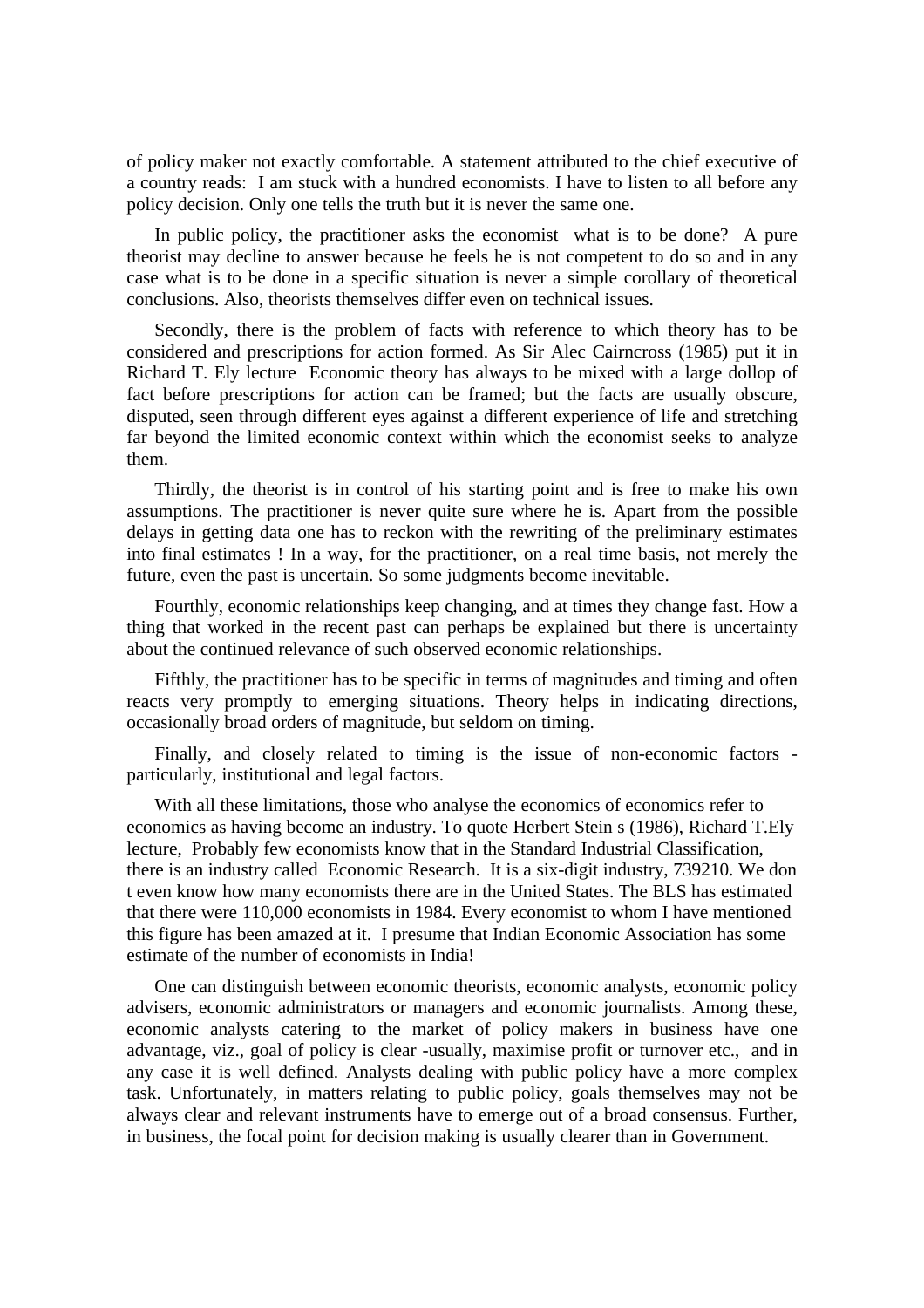One should also make a distinction between economic ideas and economists ideas. After all, economic systems and related issues predate the birth of economics as a discipline. That policies of Government are strongly influenced by economic ideas is undeniable, but as David Hendersen explained in the 1985 Reith Lectures, this was happening by the phenomenon of do-it-yourself economics . This phenomenon is best explained in his own words : Over wide areas of policy, the judgments of politicians and their officials, as also of public opinion in general, have been and still are guided to a large extent by beliefs and perceptions about the working of the economic system, and about national interests and the welfare of the community, which owe little or nothing to the economics profession. In so far as the world is indeed ruled by economic ideas, these are often the intuitive ideas of lay people, rather than the more elaborate systems of thought which occupy the minds of trained economists. The history of national economic policies down the years bears witness not only to the influence of economists, whether defunct or alive, but also to the power of what I call do-it-yourself economics .

Following this approach, one can identify a role for a trained economist in public policy viz., in clarifying and dispelling notions which appear intuitively right but actually result in adverse consequences (i.e., counterintuitive but rational) and in evaluating the consequences of lobbies for various causes (interest neutral analysis or counting the cost). In the ultimate analysis, however, economic reasoning is one of the many inputs in public policy.

There is often, an observable lag between economic analysis and social or institutional change. I recall, President Ronald Reagan saying, if something succeeds in practice, economists start wondering whether it will work in theory. But, there is a real difficulty for an economist to capture institutional changes in his reasoning. Moreover, the first steps to bringing institutional changes within the framework of economic analysis are invariably tentative, oral rather than mathematical and lacking the elegance of a methodological innovation. Hence, they are readily dismissed by the men of scientific reputation on the pretext of being rather sloppy.

Sometimes, policy makers express frustration (in utilising services of professional economists) at the fact that the approach of many professional economists is techniqueoriented rather than problem-oriented. I wondered whether it was a problem peculiar to India, but I notice that a study in the USA showed similar tendency and explains why it happens. The relevant part of the observation by Colander and Klamer in the article The Making of an Economist, (1987) reads as: There are also tensions between the emphasis on techniques and the desire to do policy-oriented work. What students believe leads to success in graduate school is definitely techniques; success has little to do with understanding the economy, nor does it have much to do with economic literature. We hope that this information leads to discussion within the profession of whether this focus is good or bad.

Any presentation on the role of economists in public policy will be incomplete without a reference to recent economic reforms in the developing world, and the role of Technopols. The term technocrats has been used to describe the economic technocrats who assume positions of political responsibility (and Professor Manmohan Singh is cited as an example). A technopol is, in many ways, an instrument of translating economics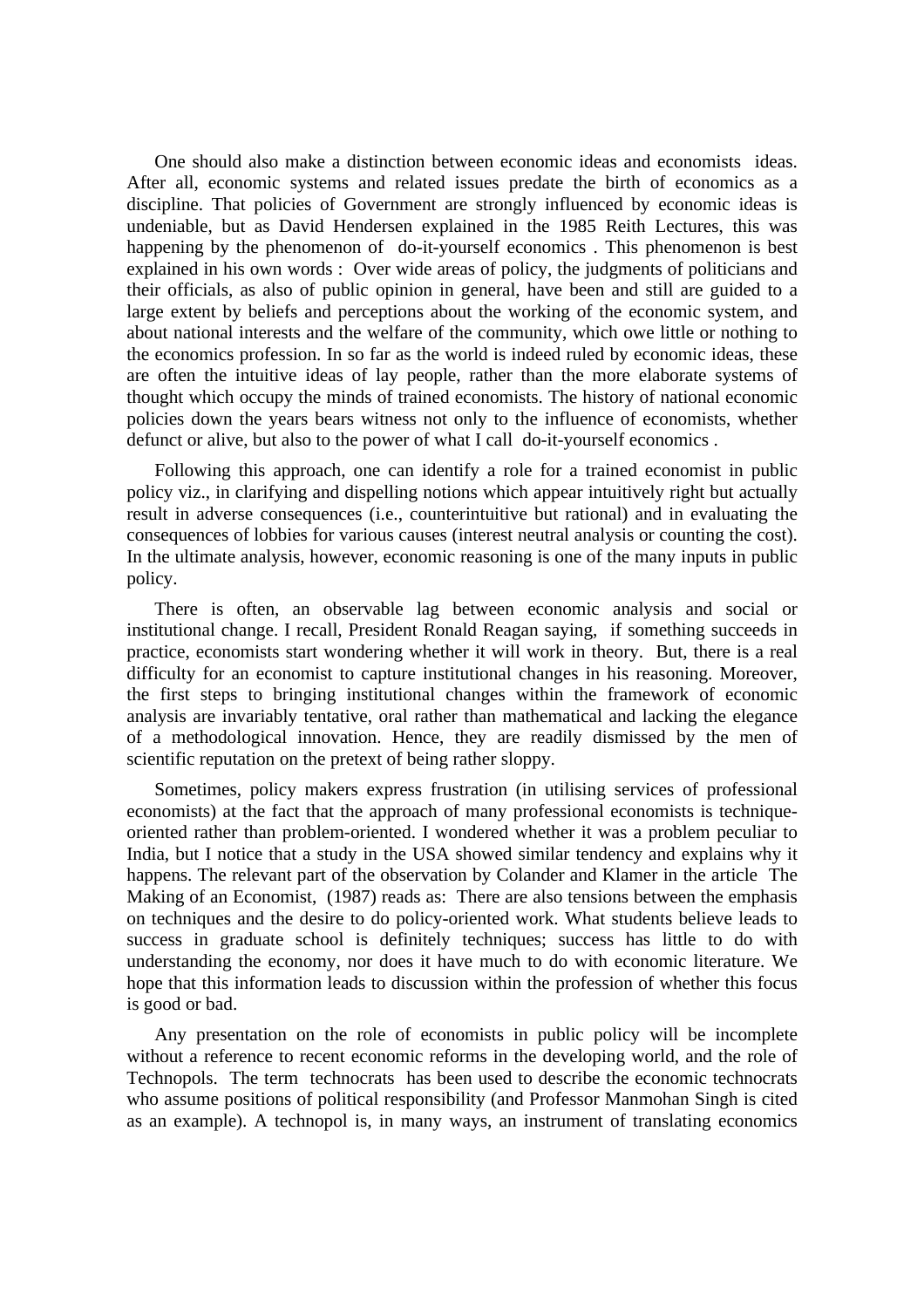into public policy. John Williamson, the editor of the book The Political Economy of Policy Reform (1994), describes the skills needed for the success of technopols.

A successful technopol needs to combine two very different types of skills. One is that of a successful applied economist, able to judge what institutions and policies are needed in specific circumstances in order to further economic objectives. The other is the skill of a successful politician, able to persuade others to adopt the policies that he or she has judged to be called for.

Many of my economist friends are frustrated that eminently sensible economic solutions do not find acceptance in public policy. Economists should keep trying to influence public policy, but economists should recognise that economic policy is only one element of public policy, and in fact, they should be prepared to be influenced to some extent by public policy.

I had started this section by quoting Edmund Burke that it is the Age of an Economist , but as Daniel Fusfeld in his book titled, The Age of the Economist (1966) says, The age of the economist continues, along with the quest for the good life. As explained by him, the problems one generation has been able to solve lead to difficulties that another must face. He adds that answers in economics keep turning into more questions . Well, today, in many developed countries, we notice high productivity and low inflation benefiting ninety per cent of workforce, virtually on condition that about ten per cent remain unemployed. Is it a contribution of economists to public policy, or is it a concession ? The answer depends on who is responding - the ten per cent or the ninety per cent ?

# **Role of Economists in Government**

On the role of economists in Government - the fountainhead of public policy - the best statement I can think of was made by John Henderson in his article entitled Professional Standards for the Performance of Government Economist (1977) : It is my contention that Government economists perform their most effective professional work when they speak plainly and do not trim their views to suit the presumed wishes of those who consult them; in other words, when they deliver their best analysis of reasonable policy options in fair and comprehensible terms. This is easier said than done. There is a great diversity of professional positions in the federal Government. In some cases, the professional commitment of economists is strong and is expected to be so; in others, it is not of paramount importance even if it is never unimportant. Some positions are relatively secure, and others are dependent upon the retention of political favour. Some organizations encourage freedom of expression when the doors are closed, and others count upon a rather stiff orthodoxy. At any rate, the penalties visited upon the nonconformist are not at all uniform .

Economists are associated with Government in a variety of ways. First, there are economists in the permanent employment of Government such as our Indian Economic Service. Second, there are economists who make lateral entry at senior levels after a distinguished academic or policy research and remain in permanent employment. Third, there are academic economists from Universities or research/training institutions, who are inducted, on deputation for a fixed period - somewhat rare in our country. Fourth, there are such academics whose advice or service is sought in Government committees/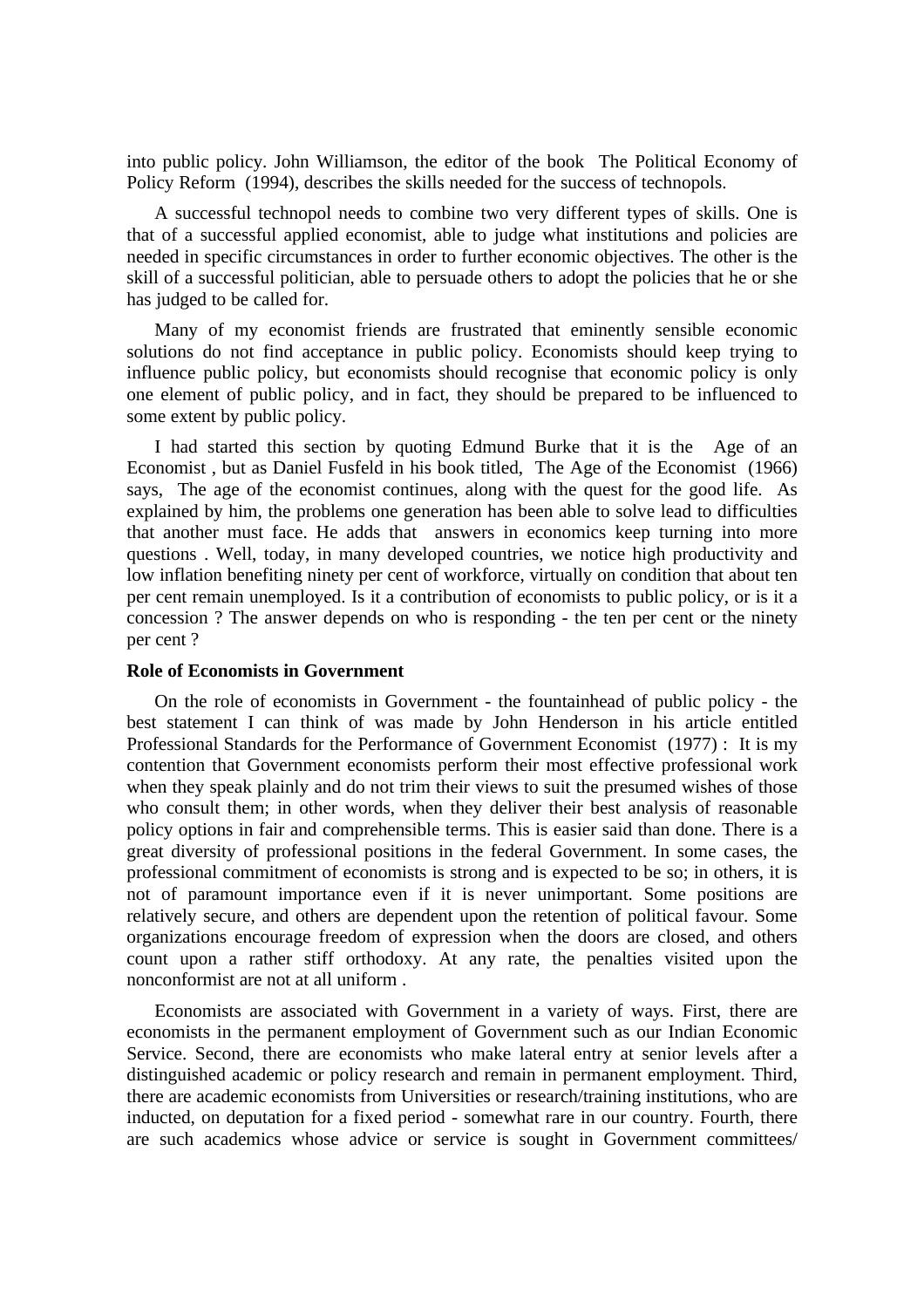advisory bodies, etc. One can add to this list, ad hoc sources of advice from the recently emerging academics-turned journalists, or academics-turned private consultants or retired official economists. Finally, we have generalist civil servants who specialise, by qualifications and/or experience, in matters relating to economic policy. It is useful to note that, just as a generalist civil servant may dabble in economics, economists may dabble in administration.

Like any other profession, free and frank professional advice from economists would be ideal. It is said, of course in jest, that whatever conclusion you want, economists can supply on demand. In the same vein, it is said that an acceptable level of unemployment means that the Government economist to whom it is acceptable still has a job.

One of the ticklish problems confronted by an economist in Government relates to value judgments. Professor E.A.G.Robinson in his Foreword to the book The Role of the Economist as Official Adviser by W.A.John and H.W.Singer, (1955) addresses this issue. He maintains that an economist in sharing the shaping or administration of economic policy becomes a partner in the process of making value judgments. However, he feels that economists can shape policies with first rate analysis. At the same time, according to Professor Robinson, he should contribute actively to more general judgments. For my part, I found it extremely difficult not to trespass into value judgments, though the elected representatives representing the voice of people have a more credible mandate on value judgments than we as professionals in Government have. At the same time, the consequences and implications of alternate actions based on different value judgments, when quantified, analysed and presented did make some difference to the outcome. In the final analysis, an economist - even in Government - is a sensitive human being, and his advice or actions affect other people. He cannot but bring to bear on his work, his value judgments. In fact, it can be argued that there are no facts without values since one notices facts when one looks for them, and the process of looking for certain facts presupposes some predilections reflecting one s values.

An economist in Government has no option but to deal with a large number of noneconomists. It is, therefore, useful to make some general observations on economists interactions with political executive or legislators and administrators.

First, in formulating any public policy, the economist should count not only economic opportunity cost but also political opportunity cost. As Charles L.Schultze says in the paper in honour of Arthur Okun, titled The Role and Responsibilities of the Economist in Government (1982), The calculus of consensus has many of the same formal rules as the calculus of welfare maximization. Those who engage in the latter cannot afford to look down on those who practice the former .

Second, advocacy may be needed to counter powerful lobbies in favour of certain vested interests. This may need not only logic but articulation and gathering support through consultations etc.

Third, what appear to be efficient solutions are mostly based on some assumptions relating to flexibility of institutional circumstances. The legal, procedural and other organisational aspects of any measure need to be assessed. This assessment is possible through interaction and constant communication with non-economists. In other words, the economic view is not the only legitimate view.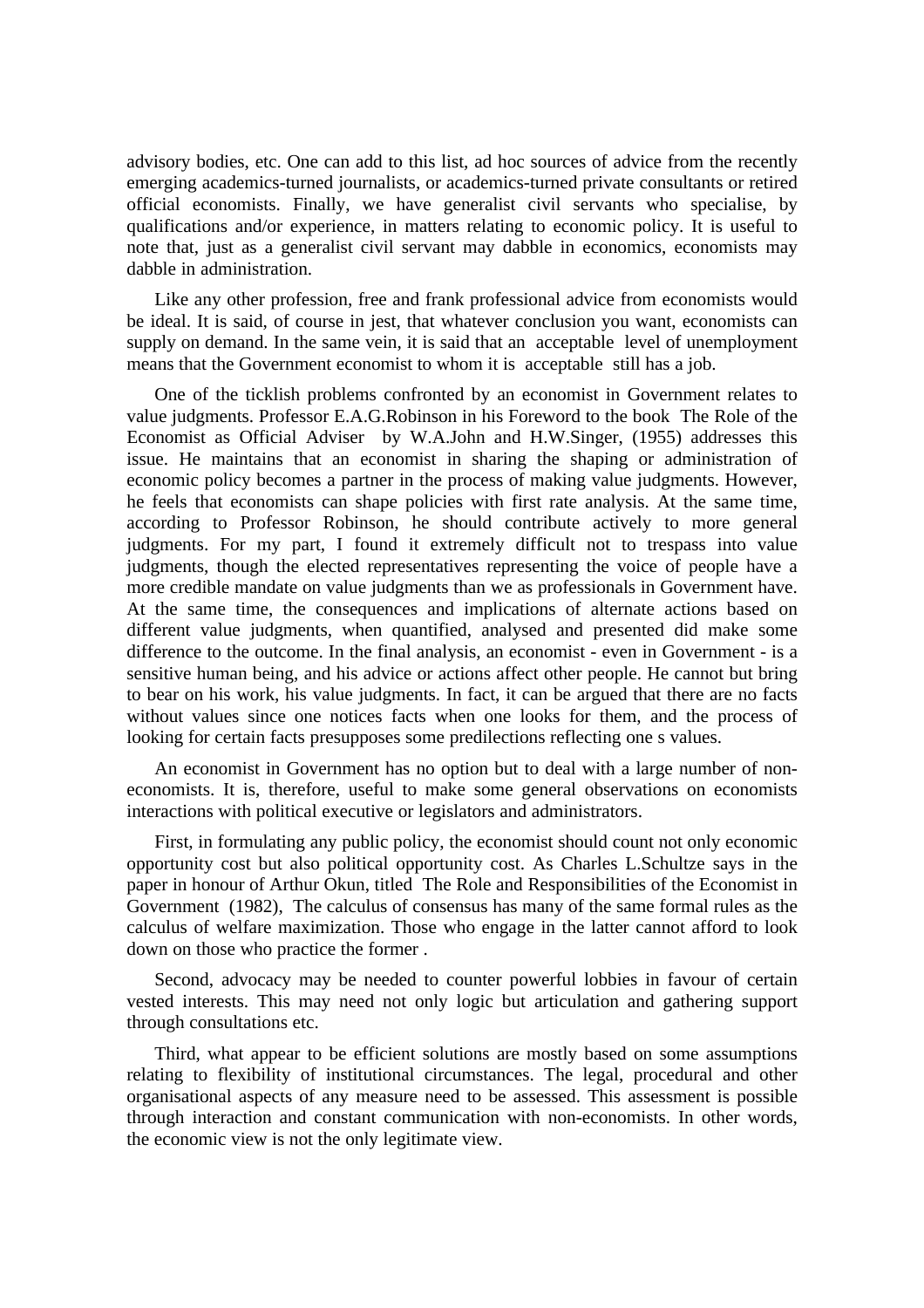Fourth, having chosen a preferred course of action, there is a human temptation to overstate the benefits and understate the costs to ensure victory in an internal policy debate - especially if others have no similar access to relevant economic facts. Access to facts and analysis is often restricted. I suspect that such actions would get exposed sooner than later.

Fifth, there are issues of packaging some economic measures for effect , and canvassing public support for a proposal (as distinct from explaining or elaborating a proposal) - especially in the media or industry associations. There may be some merit in such actions but soon they can spill over into an alien territory viz., that of politicians.

As I see it, in real life, an economist in Government has to be less than an economist and also more than an economist; less than an economist since he has to improvise and respond to practical questions with approximate solutions based on inadequate, incomplete and outdated data; and more than an economist because he has to comprehend, interact and influence a host of non-economic factors, be it value-judgments or mundane reconciliation of conflicting interests. In fact, he has to be very much more than an economist since he has to convince a host of co-economists within and outside the Government.

## **The Indian Scene**

It appears fashionable and in any case not entirely purposeless to attempt periodisation whenever possible, in spite of issues of overlap and over-simplification. So, how can we periodise the role of economists in public policy in India ?

The age of hope covering the thirties and forties was characterised by debates of political economy coupled with blueprints for action in the light of the freedom movement. There were three schools - the Gandhian self-sufficiency, the Bombay Plan involving the consensus of the private corporate sector and the Fabian socialism led by a number of thinkers including Nehru.

The fifties and sixties can be described as the age of ideology. Among the development economists, two groups initially attempted to give direction to the pattern of economic development for Independent India. The Vakil-Brahmananda Model gave preference to the wage good sector, while P. C. Mahalanobis accorded top most priority to large scale industrialisation of heavy industries variety, based on the Soviet model of development; the latter found favour with the political authorities of the times. Events of the late sixties attributable to climatic conditions, neighbourly relations and political developments led to reappraisal of our capabilities. Given the rate of growth that appeared feasible, economists were focusing on distributional issues and the direct attack on poverty.

In the seventies, conformism in the thinking of economists was favoured and encouraged making it the age of conformism. Referring to this period, Dr. Ashok Desai makes his characteristically blunt comment in his book, My Economic Affairs (1994) The twisted logic of this country s policies and the casuistry of their apologists entertained me year after year. But, this involvement could only be a diversion for none could make a living in India by criticising the Government. So, for a livelihood I developed specialties far removed.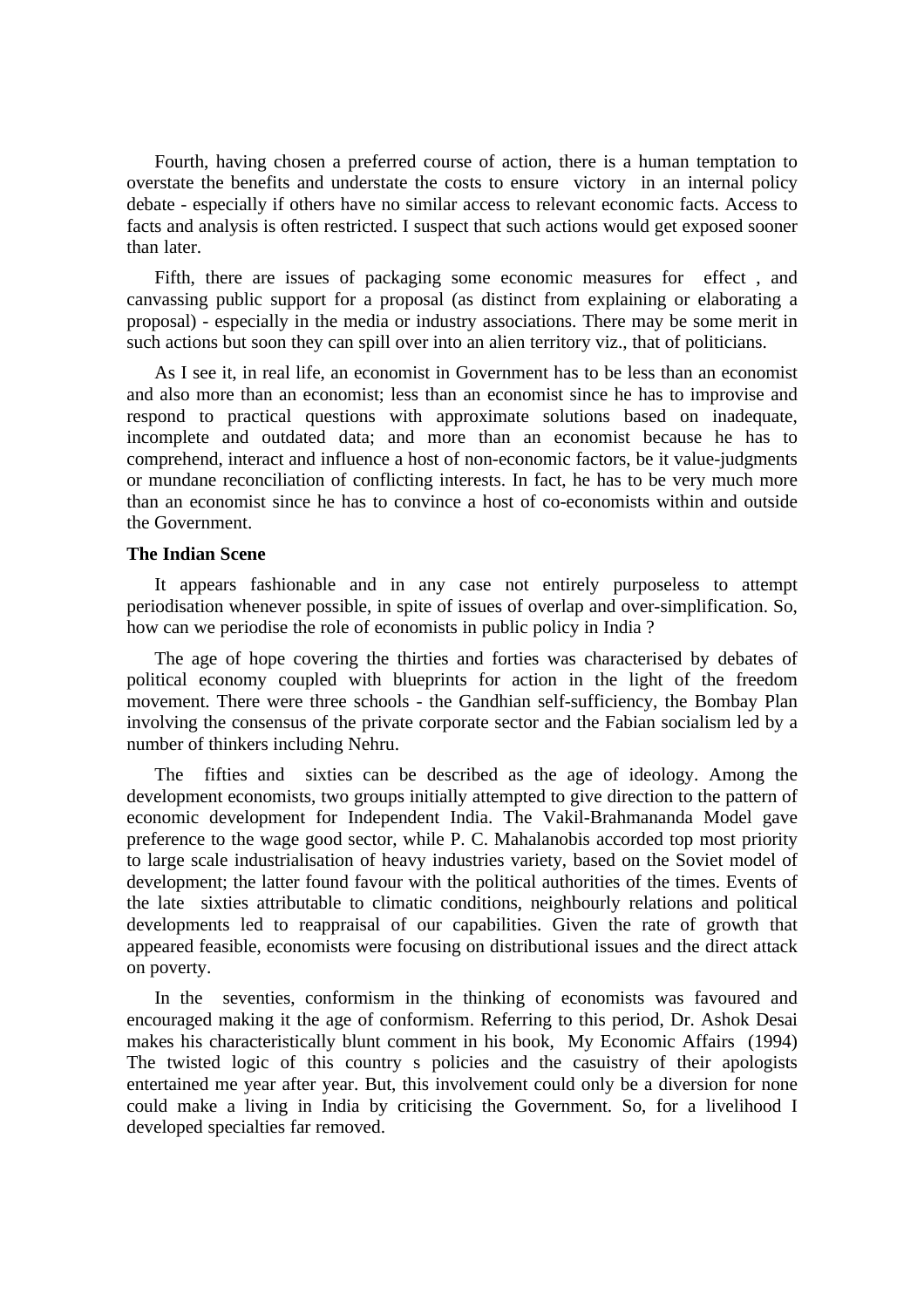The eighties were the age of doubt. Economic policy was under review. Scholars started questioning the policies but there was no crystallisation of opinion among leading economists. Various committees were appointed for reviewing economic policy but there was no serious dent in the mind-set.

The nineties is the age of pragmatism. Jolted into realisation after the Gulf crisis of August 1990, economic agenda has been elevated almost on par with the political agenda.

The above brief account shows that in our country, economists always held and continue to hold a special position - in fact, they enjoy positions of power, influence, publicity and financial support far superior than most other disciplines, including natural sciences. Take for example, the official positions in Government. There are quite a number of officials in the rank of Secretary to Government of India from the field of economics. All other disciplines put together will constitute only a fraction of those from economics alone. Of course, I am not including organised Civil services like IAS and IPS in the category of a discipline . The number of research institutions and the amount of funding - both among all disciplines and within the framework of social sciences attributable to the area of economics are easily the largest. Among disciplines in universities, though management science is somewhat prestigious, economics continues to wield significant clout. Dr. I.G.Patel, in his Presidential Address to the 49th Annual Conference of the Indian Economic Association (1966) makes a reference to this : Teachers of economics in our universities enjoy a degree of esteem, publicity and financial support which is the envy of their colleagues in other departments. And yet, there are a great many among our fraternity whose attitude towards issues of economic policy is one of indifference or skepticism. Even in our more exuberant moods, we often bring to our profession an air of unreality or controversy which is hardly calculated to sustain the present boom in the demand of our skills.

Within the Government, most senior economists have been educated both in India and in prestigious foreign universities. While few entered Government sector direct from universities, many of them have had experience in multilateral institutions - like IMF, World Bank and Commonwealth Secretariat. Some have headed or had exposure to research institutions. Most of the economists who joined the Government are continuing with only a few, very few, reverting to academics after a tenure. However, the contribution of Indian universities to senior level positions in Government, as economists, is not very significant. It would be too simplistic to explain this away in terms of bias against pure Swadeshi economists. Of course, I am not denying the contribution made by universities in initiating these economists into the profession, in developing a cadre of Indian Economic Service and even in providing basic grounding to the distinguished non-resident economists.

There is another interesting factor in employment of economists and statisticians that we experience in the Reserve Bank. We are not bad pay masters by Indian standards. We in the Reserve Bank find that although a large number of candidates appear for the entrance examinations, the required number are not able to meet the minimum standards prescribed by us.

In an earlier section of this address, I had mentioned about the various categories of economists, viz., theorists, analysts, policy advisors, economic administrators or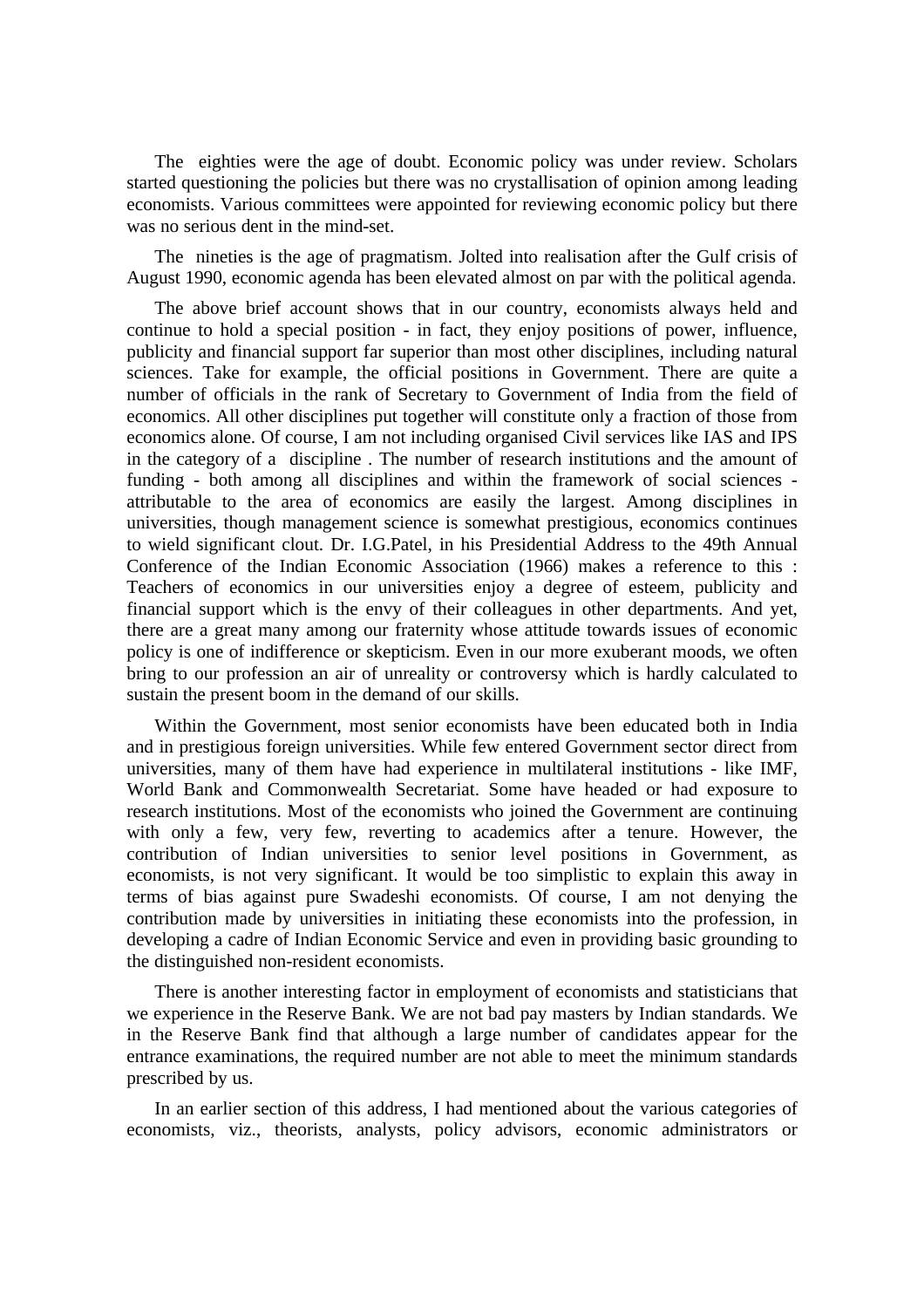managers and economic journalists. There are, to my reading, three tiers in the Indian context, viz., theorists, policy advisers, and others. Professor Galbraith gives an interesting explanation as to why such a hierarchy could exist, in his book, A Contemporary Guide to Economics Peace and Laughter (1971) : The prestige system of economics is wholly in accord with these principles. It assigns, and for good reason, the very lowest position to the man who deals in everyday policy. For, this individual in concerning himself with the wisdom of a new tax or the need for an increased deficit, is immediately caught up in a variety of political and moral judgments. This puts him in communication with the world at large. As such, he is a threat to the sharp delineation which separates the tribal group from the rest of society and thus to the prestige system of the profession.

A good or a brilliant economist does not ensure good economic policy. Prof. B. S. Minhas as a Member of National Planning Commission semi-jocularly mentioned that in one State we have outstanding planners and slow growth, while in another there are poor planners and high growth. In a somewhat similar tone, referring to the role of economists in India s economic performance, Bhagawati made a telling comment in one of the three Radhakrishnan s lectures that he gave at Oxford at 1992 : It is not entirely wrong to agree with the cynical view that India s misfortune was to have brilliant economists : an affliction that the far-eastern super performers were spared .

I will be failing in my duties if I do not present to this august audience the role of the Reserve Bank in building bridges between the academics and practitioners.

First, we have instituted the Development Research Group, a Division of the Department of Economic Analysis and Policy of the Bank. The DRG funds research studies in economics in collaboration with academicians and/or professional economists outside the Bank.

Second, we fund endowment Chairs in universities/institutions, giving them support and access to data.

Third, we give grants for specific research projects on specific subjects in economics.

Fourth, we have funded institutes like the Indira Gandhi Institute for Development Research, the National Institute of Bank Management and the Institute for Development and Research in Banking Technology.

Fifth, we extend academic support liberally by deputing our economists for lectures, participation in seminars and workshops at our own cost.

Sixth, we also benefit by inviting renowned (international and Indian) economists to deliver the C. D. Deshmukh Memorial Lecture, L. K. Jha Memorial Lecture and other special lectures.

Seventh, Governor, RBI, invites select economists for consultations before the monetary and credit policy announcements.

Eighth, the volume of the History of the RBI (1951-67) is due for publication very soon. This volume will give insights into the policy making process.

# **Some Thoughts on the Future Role of Economists in Policy**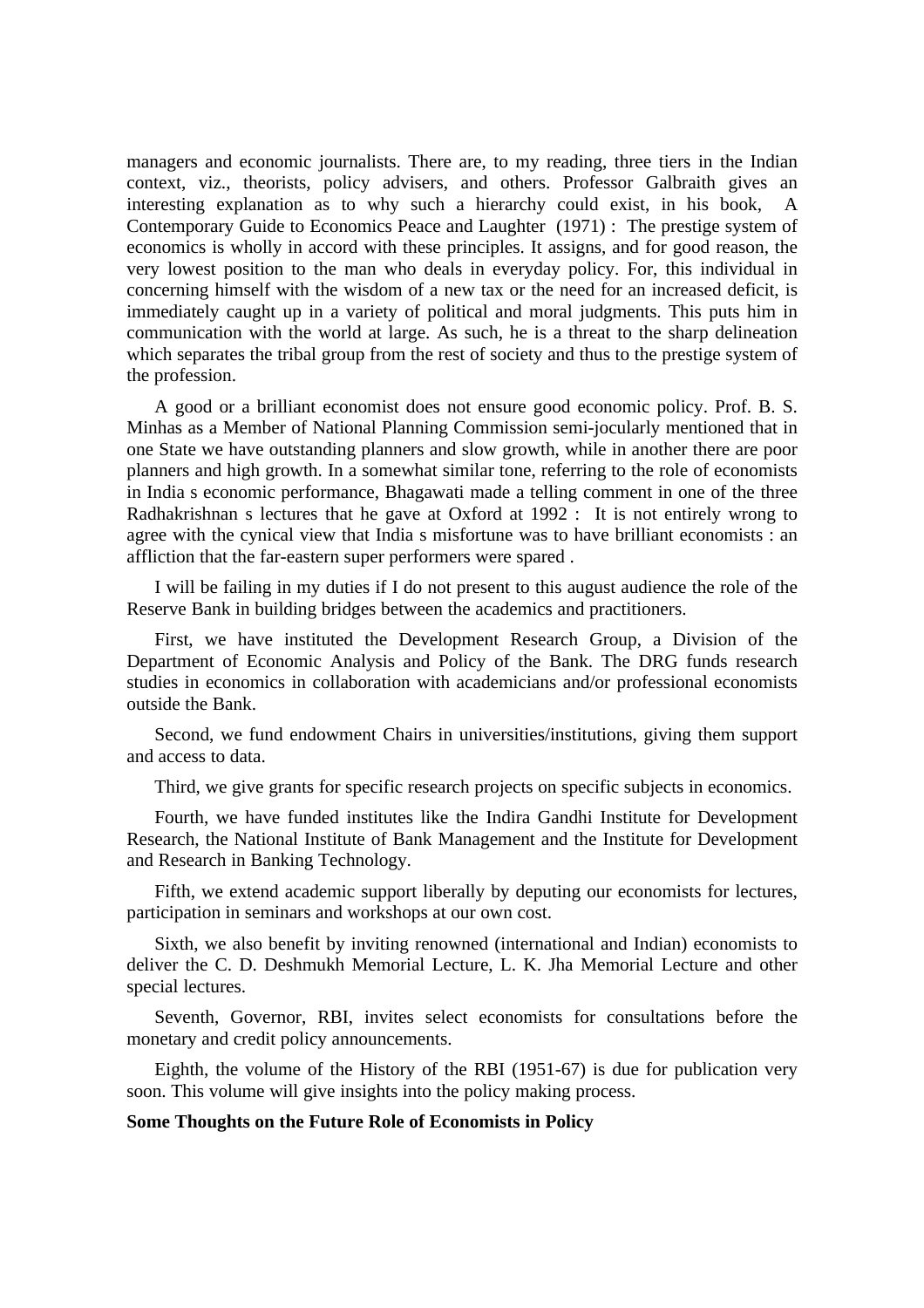In the previous section, I spoke of economic tiers. Perhaps, a more conscious effort towards involvement of economic administrators, managers and economic journalists in academic pursuits as also policy advice would benefit all participants. I am only reiterating what Dr.Patel said last year, but I am providing this as a possible route to ensure the much needed, more liberal entry of academics in policy arena in our country. To quote from Dr.Patel s lecture delivered on the occasion of the Silver Jubilee of the Indian Institute of Economic Growth (1984), in India, the profession of economics has yet to try really hard to do all that it can do - may be because the theorists are better rewarded elsewhere and the analysts and advisers and administrators do not work sufficiently together or are not encouraged to do so by the environment. Within the limits of existing theoretical insights and even on the basis of the broad policy parameters the country has set before it in the past, much can be done by detailed statistical work and constant factual surveillance even of limited problems to improve the quality of our economic management.

We need to develop the concept of case analysis in order to learn from economic policy decisions. We had some critical and controversial decisions in the economic arena. While the controversy is on, there may be problems in explaining all the factors or nuances that went into a decision. But, after a lapse of time, it should be possible to analyse and explain. We have to develop - in coordination between Government and academics - some case studies of policy decisions taken in the past.

What I have in mind is not case studies or comparisons to draw a conclusion, or to narrate a particular event in order to illustrate a moral, but a case study which depicts the complex process of decision making and the analysis of the relevant factors and their interrelations which were considered but wrongly judged/interpreted or that were not considered at all.

When I advocate case studies regarding policy decisions, it is also meant to reflect how some decisions are taken on the advice of and some in spite of the advice of economists in Government. Often, an economist in Government ends up defending in public the actions that he pleaded against in discussions within the Government. As an illustration, we quote from the introduction by the editors (Isher Judge Ahluwalia and Little IMD) of the book India s Economic Reforms and Development: Essays for Manmohan Singh (1998)": "It is difficult to identify the contribution of individual policy makers functioning as civil servants. For example, it is never possible to say what bad decisions are averted, or which good policy measures are initiated at the instance of an individual. In fact, it is a civil servant s dharma to advise an elected Government freely and at the same time defend the policies that finally emerge".

Chronicling is yet another area needing attention. I recall a French team studying a village economy in Andhra Pradesh - as it changed over two decades. Again, I am tempted to quote from Dr.Patel s Address of 1966, which appears even more valid today : I for one miss the kind of economist, who provides simple, honest-to-goodness descriptions of specific economic episodes -a kind of contemporary, economic chronicler who tells us the story of the operation of a particular control from the beginning to the end or describes the changing life of a village over ten years or narrates the story of a project from the time it was conceived to the time it needed to be replaced by a new one.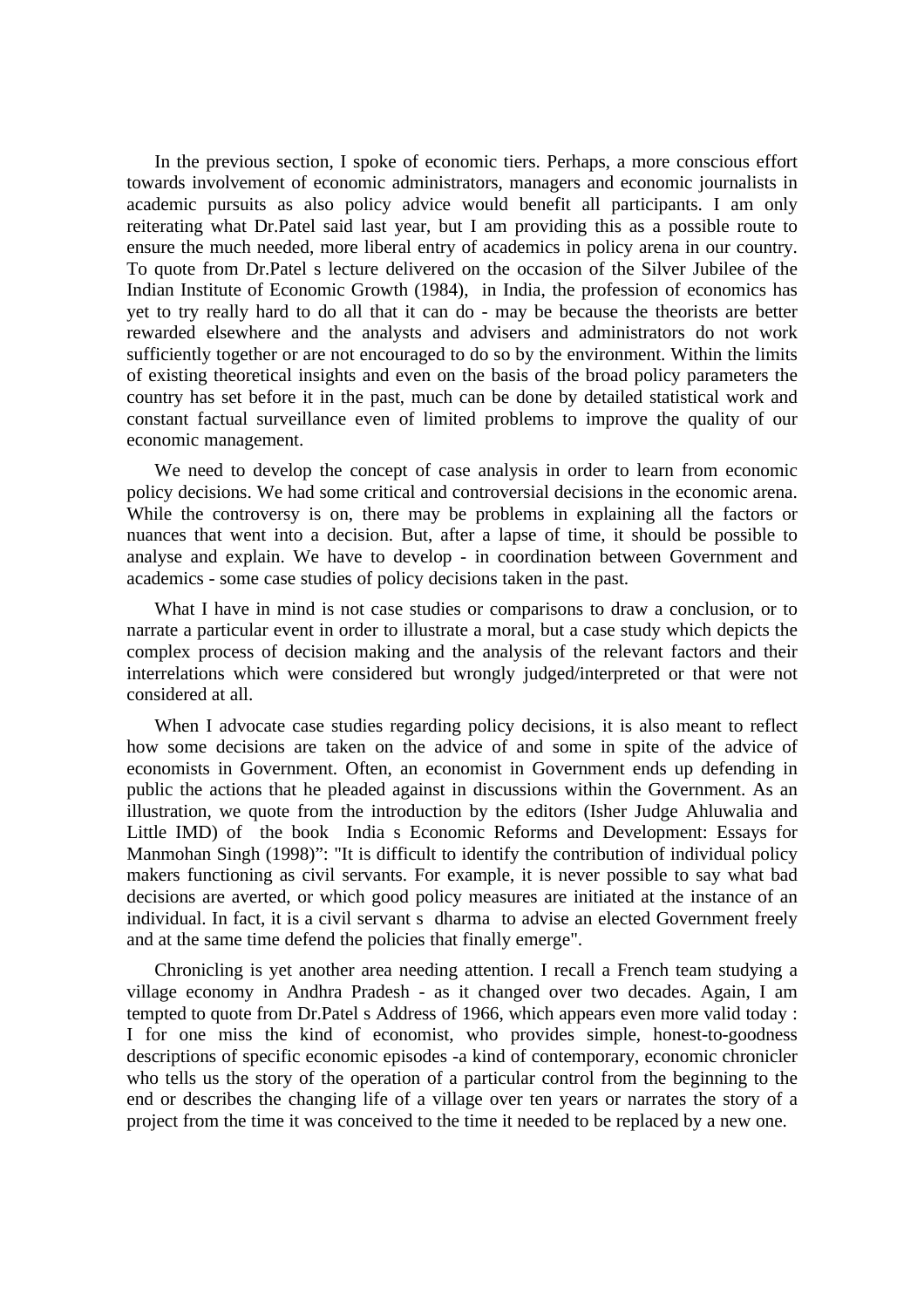I had mentioned about our problem in getting young economists of the standards that we need. If it is accepted that we do not have within our country, enough identifiable world class institutions, we can attempt to locate or upgrade select centres as Indian Institute of Economics (IIE) on a pattern similar to the Indian Institutes of Management and Indian Institutes of Technology. I have no doubt that such specific projects could be funded. This by itself would not be enough since real quality needs to be imparted even at the undergraduate level. Perhaps, a programme of upgrading the skills as well as infrastructural facilities in select postgraduate and promising undergraduate schools should be undertaken.

Incidentally, thanks to the economic reform, there is intense public debate on economic issues. Today, even regional language newspapers carry more coverage and analysis of economic issues than English papers did ten years ago. But, I am not sure how well informed the debate is. There is, often confusion regarding concepts or unchanging mindset. I believe that some people mix up standard of living with cost of living while others think reduction in inflation means reduction in prices - thus undermining the credibility of the index as also economists! Should not economists do something about it?

A number of approaches are possible -such as the use of media or short seminars/ courses. There is a demand from a large section, for what may be called, "economics for everyday life".

Recently, I read about the controversy behind our Government inviting a particular economist to advise us. Some, and this I believe, including some economists, felt we do not need a foreign economist to advise us, and definitely not an economist of a particular reputation. Somehow, this appeared to me to be a new development. We had foreign economists before - not simply to advise but physically located in Government offices and in Yojana Bhavan. Even as interactions are increasing among other countries, we seem to become defensive. I submit that we should seek advice from all around, but keep our own counsel. In fact, speaking of how good our economists are, George Rosen in his book Western Economists and Eastern Societies : Agents of Change in South Asia 1950- 1970 (1985) has this to say : as far as India is concerned the myth of an implicit western superiority is no longer valid, if it ever was. Prof. Rosen, adds India s economists today are making on balance a greater contribution to the economics profession in the west than India receives from western economists .

Often, we miss out significant economic ideas propounded by non-economists. I do not know whether this is unique to India but I have one illustration. Rajaji made the most eloquent case ever for abolition of license-permit raj and even sacrificed his political career. He practiced, well before he said this, what he believed in - by abolishing rationing of foodgrains in Madras as its Chief Minister. We should not hesitate to look for and acknowledge brilliant non-economists who can contribute to economic analysis and policies.

We talk of enormous investments needed in infrastructure, which point out to the need for specialists in regulatory economics or sectoral economics, especially in power, port or roads. Let me again quote from Dr. Patel s Presidential address to the Indian Economic Association (1966) : Even the business of acquiring a broad-based training in related social fields can be exciting as also the need to develop familiarity with the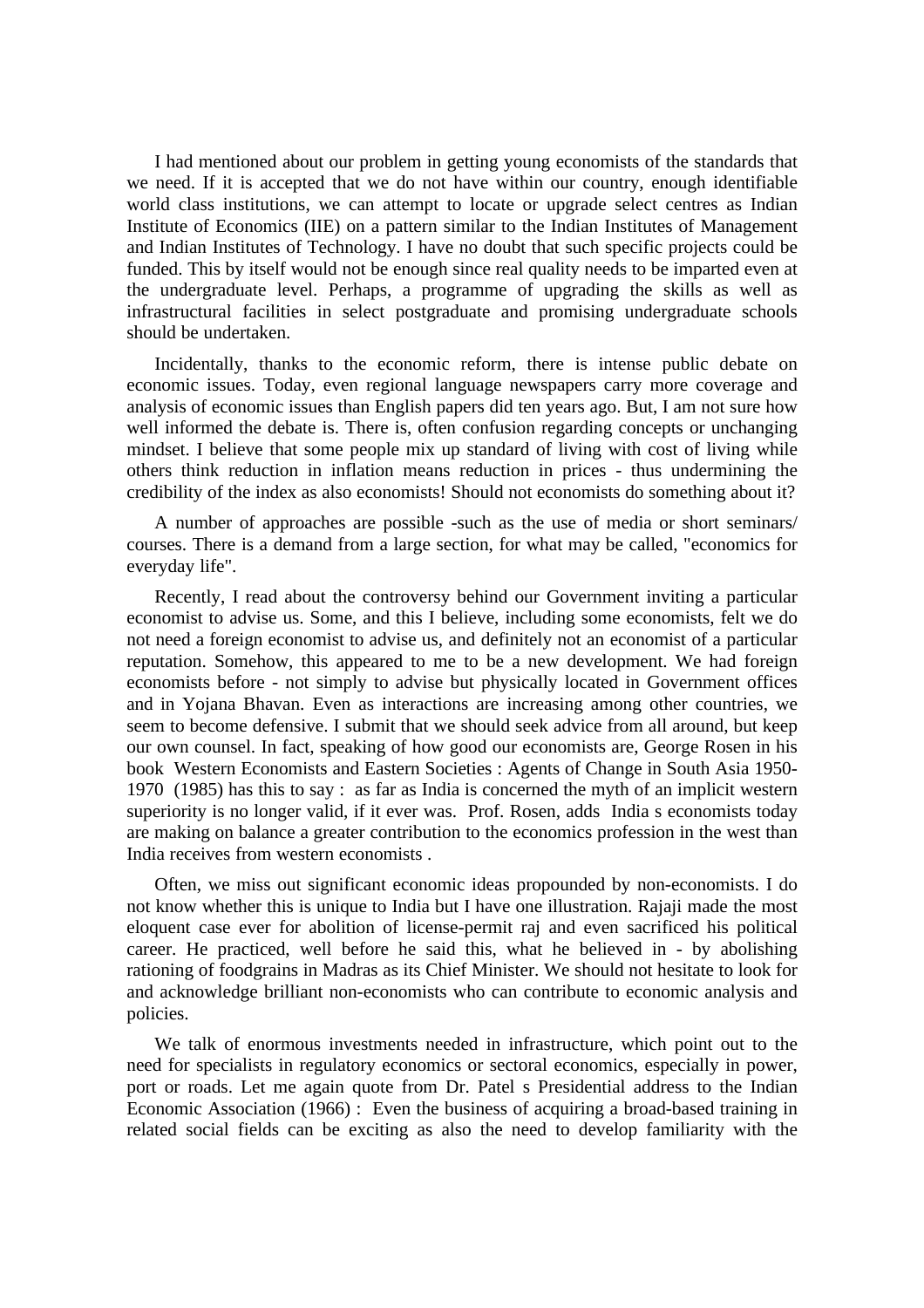technical aspects of different branches of the economy. An industrial economist or a power economist or even a defense economist can have a lot of fun apart from being useful; and if we mean business, we need in fact many more specialised economists of this kind than we have today. In fact, Dr.Patel reverts to the same theme after decades in 1996 where he states, I had pleaded for economists taking interest in specific factors such as power or transport or the oil or steel industry and having a large family of economists who know something about everything in an industry or activity. I am even more impressed now by the need for such diversified and specialised talent. If supplyside economics is so important and someone has to help the private and public sector, including the financial sector, in taking important decisions, how can an economist make a useful contribution in this role unless he knows as much, say, about energy as he does about economics?

There is also a widely held view that in India we produce a few brilliant economists and most others are not active in their contributions. A similar view was in the past mentioned about UK, contrasting it with research in the USA, where it was widespread. More recently, another distinction is being made between European economists who play an important role in the policy process and their American colleagues who are oriented to academia. Personally, I would endorse the approach that distinguishes high tech and human capital economics. What is this approach? Let me quote from the introduction of a book entitled Economic Science and Practice : The Role of Academic Economists and Policy-Makers (1997) edited by Peter A G Van Bergeijk et al, Indeed, the utility of geographically determined archetypes or role models is questionable. It is probably more appropriate to discuss the future development of economics, in terms of high tech and human capital economics. With high tech economics, we mean a sterile, formalistic non-contextual approach. The human capital approach involves high quality applied research that is transparently linked to the real world .

To conclude, in our country, society expects a lot from economists. Due to increasing globalisation, rapid technological change, alert economic journalism, enhanced emphasis on problem solving rather than ideology, emergence of diversified patterns of ownership and regulation, high level of sophistication and sensitivity in markets, the demands on economists are daunting. I am confident that such demands will be met by adequate and timely supply in an internationally competitive scenario.

## **Selected References**

- 1. Ahluwalia, Judge Isher and IMD Little, (Eds.) India s Economic Reforms and Development : Essays For Manmohan Singh, 1998 : Oxford University Press, Delhi.
- 2. Bergeijk, Peter A.G., A.Lans Bovenberg, Eric E.C.van Danme and Jarig van Sinderen, Economic Science and Practice, The Role of Academic Economists and policy-makers, 1997, Edward Elgar Publishing Ltd., U.K.
- 3. Cairncross, Alec Sir, Economics in Theory and Practice, The American Economic Review, May 1985, Vol.75, No.2.
- 4. Colander, David and Arjo Klamer, The Making of an Economist, The Journal of Economic Perspectives, Fall 1987, Vol.1, No.2.